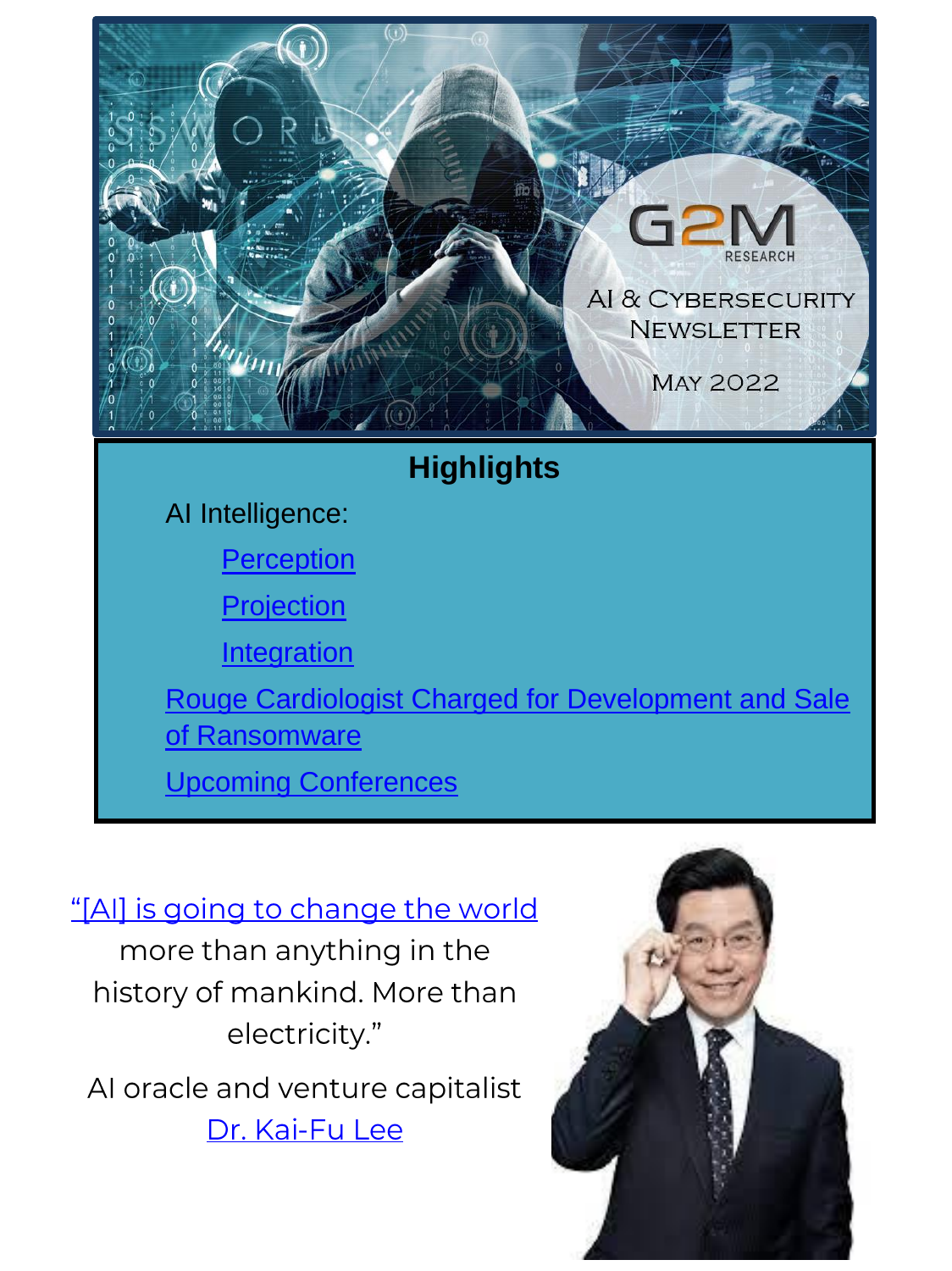## <span id="page-1-0"></span>**Artificial Intelligence: Perception**



Artificial intelligence is everywhere in the modern world. From Google search and Google translate, Facebook photo tagging, to virtual assistants such as Amazon's Siri, or navigation applications, AI already is a part of everyday life for most people living in first world countries. [Yet only 36% of](https://governanceai.github.io/US-Public-Opinion-Report-Jan-2019/general-attitudes-toward-ai.html#americans-understanding-of-key-technology-terms)  [Americans believe that Google search uses artificial intelligence, compared to the 63% of Americans](https://governanceai.github.io/US-Public-Opinion-Report-Jan-2019/general-attitudes-toward-ai.html#americans-understanding-of-key-technology-terms)  [that believe that virtual assistants use AI.](https://governanceai.github.io/US-Public-Opinion-Report-Jan-2019/general-attitudes-toward-ai.html#americans-understanding-of-key-technology-terms) The lack of novelty of older AI applications (such as search engines), and a lack of public understanding of AI technology and how it works, is driving an information divide between younger/more tech savvy adults and older adults who are less integrated into modern technology.

*According to a 2017 survey, nearly half of Americans reported that they were unfamiliar with AI [\(Morning Consult 2017\)](https://perma.cc/TBJ9-CB5K). In the same year, only 9% of the British public said they had heard of the term "machine learning" [\(Ipsos MORI 2018\)](https://perma.cc/79FE-TEHH).*

*"Any sufficiently advanced technology is indistinguishable from magic" [\(Arthur C Clarke, Profiles of](https://lab.cccb.org/en/arthur-c-clarke-any-sufficiently-advanced-technology-is-indistinguishable-from-magic/#:~:text=In%201962%2C%20in%20his%20book,technology%20is%20indistinguishable%20from%20magic%E2%80%9D.)  [the Future, An Inquiry Into the](https://lab.cccb.org/en/arthur-c-clarke-any-sufficiently-advanced-technology-is-indistinguishable-from-magic/#:~:text=In%201962%2C%20in%20his%20book,technology%20is%20indistinguishable%20from%20magic%E2%80%9D.)  [Limits of the Possible\)](https://lab.cccb.org/en/arthur-c-clarke-any-sufficiently-advanced-technology-is-indistinguishable-from-magic/#:~:text=In%201962%2C%20in%20his%20book,technology%20is%20indistinguishable%20from%20magic%E2%80%9D.).*

Public understanding of artificial intelligence technology, as well as the public's perception of the risks and benefits of artificial intelligence technology, may accelerate or slow down the adoption and spread of AI technologies. Many AI

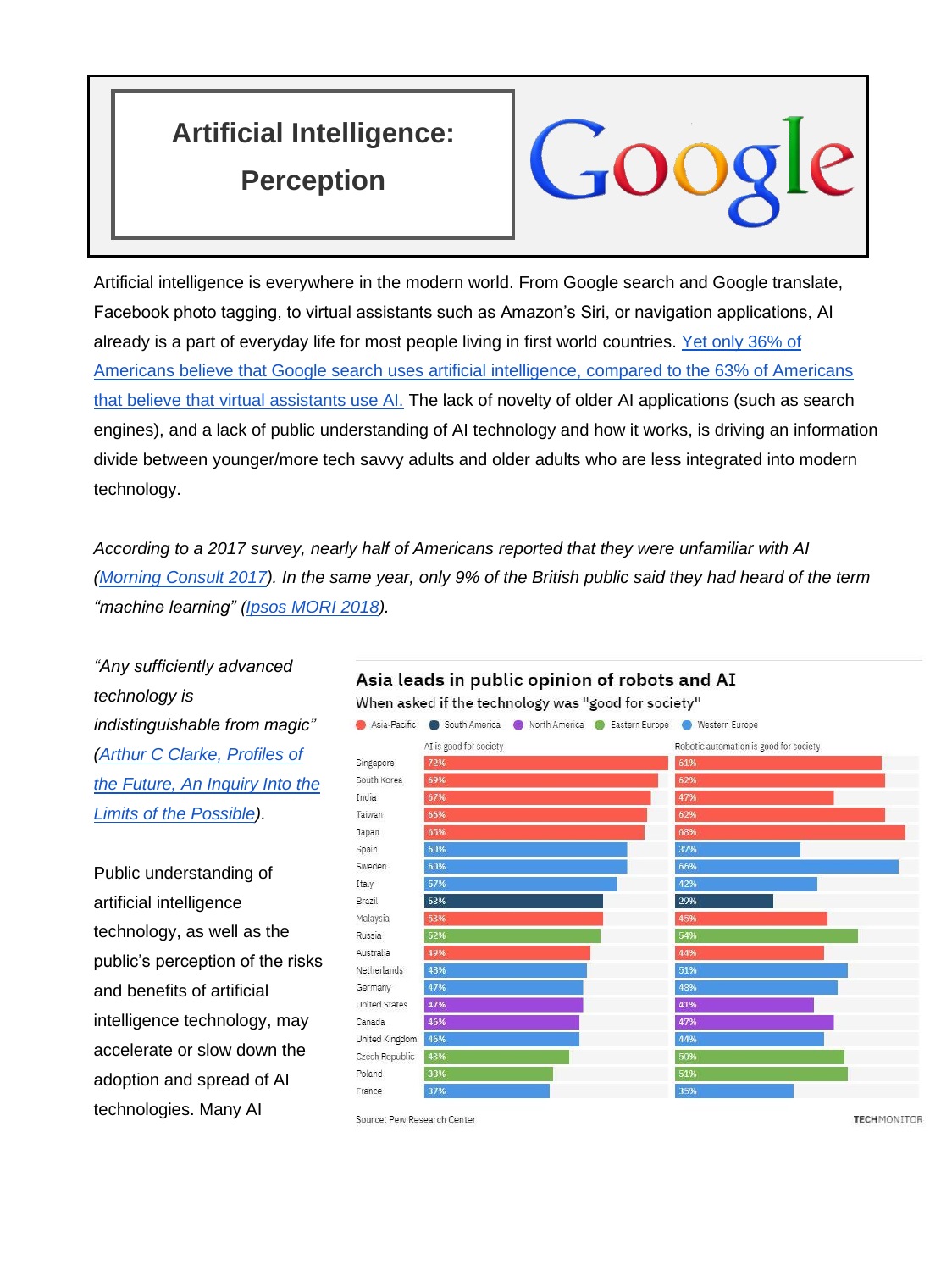applications are invisible in their use of AI - ie. the general public does not understand how the application, algorithm, etc. that they use all the time actually works. Conversely, applications for AI that do tasks publicly that are done by humans have a greater potential for public backlash and regulation. These include autonomous vehicles and drones, social robots, and artificial general intelligence (AGI).



Source: Center for the Governance of Al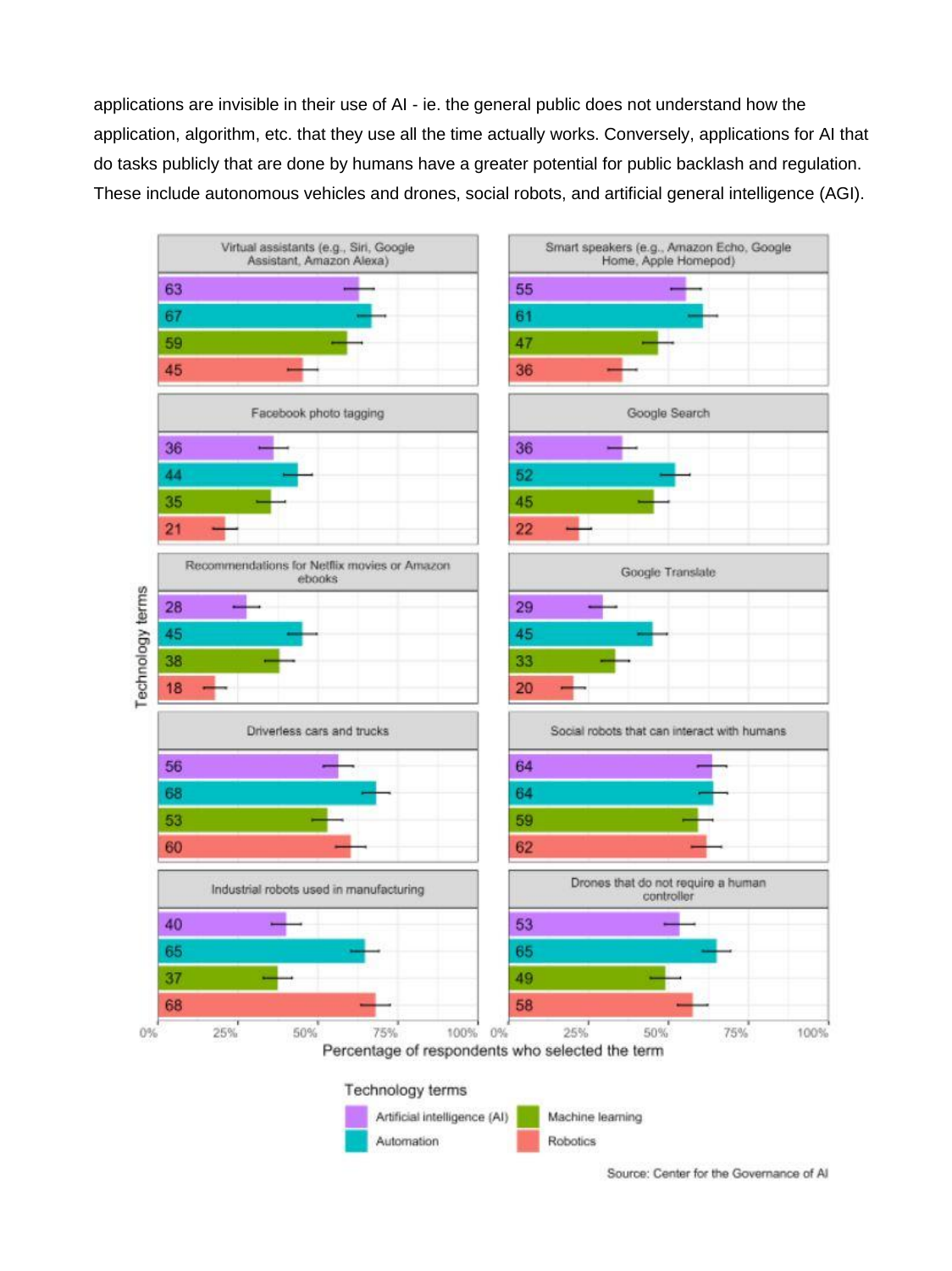## <span id="page-3-0"></span>**Artificial Intelligence:**

#### **Projection**



While AI has the potential to transform human life, not everyone will benefit from the artificial intelligence revolution. According to a [McKinsey report on the future of work,](https://www.mckinsey.com/featured-insights/future-of-work/jobs-lost-jobs-gained-what-the-future-of-work-will-mean-for-jobs-skills-and-wages) the capabilities of artificial intelligence to do human work could lead to (up to) 30% of jobs by 2030 being replaced by artificial intelligence in the most aggressive of timelines. Despite this, less than 5% of jobs can be fully automated with today's technology. What this means for firms is that some number of workers will be laid off and/or reskilled, and labor productivity will increase as AI replaces humans for certain job tasks.

*…In about 60 percent of occupations, at least one-third of the constituent activities could be automated, implying substantial workplace transformations and changes for all workers.*

According to the aforementioned report, jobs that have the greatest growth projections in America include technology professionals (34%), builders (35%) and care providers (30%). Predictable physical work (-31%), office support work (-20%) and customer interaction (-1%) are the job categories with the worst growth projections in the United States through 2030 as AI and robotics stand to make significant inroads replacing this type of work. While it's possible that some workers in the predictable physical labor sector will be able to shift towards work as builders, it's likely that the technology professionals and care providers sectors will experience both high job growth rates and high salary growth rates. A combination of high structural unemployment (ie. workers that need to re skill in order to rejoin the workforce) and greater socioeconomic inequality may lead to political strife over the implementation of artificial intelligence technology.



**Compassion not Needed**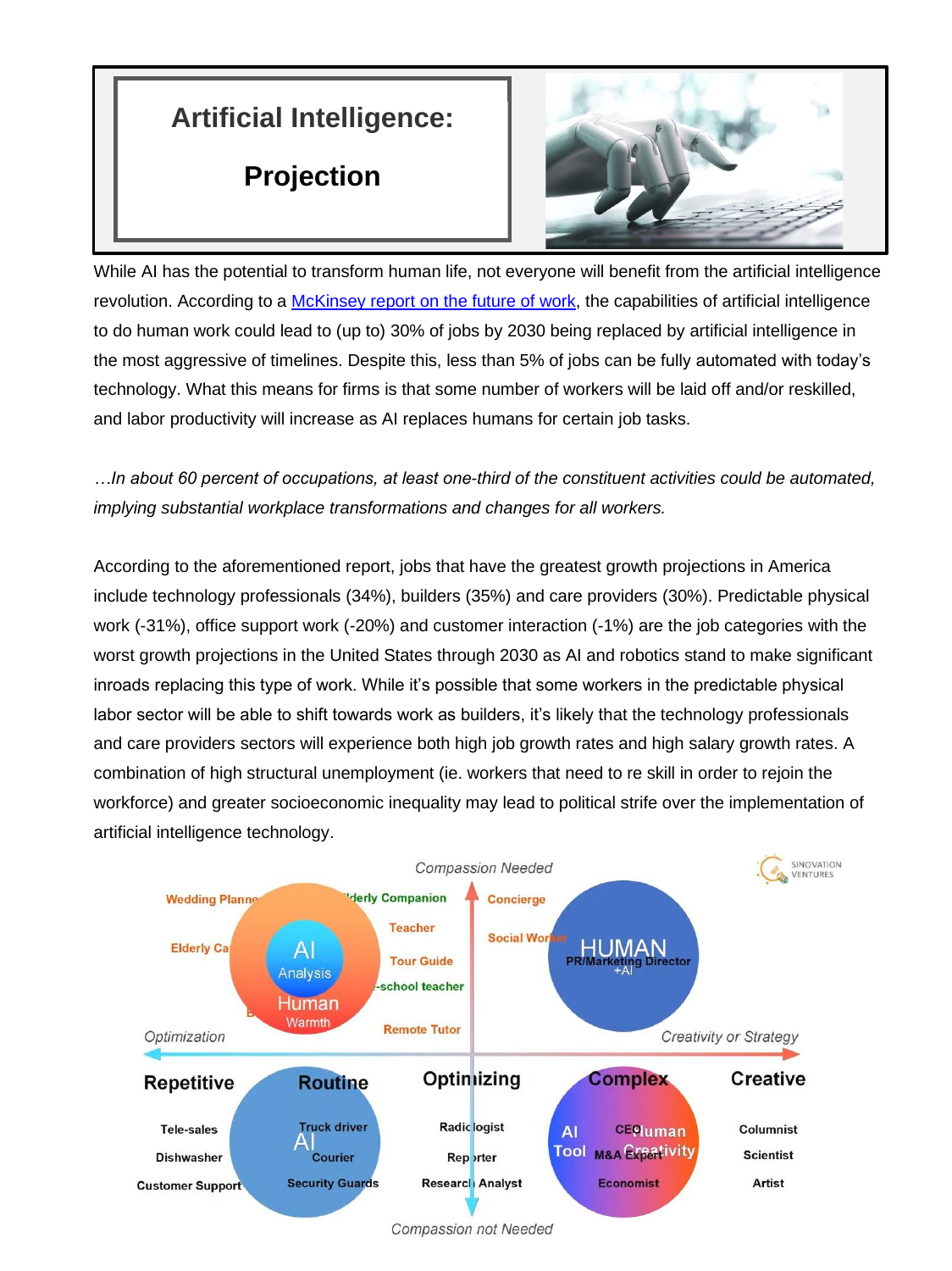### <span id="page-4-0"></span>**Artificial Intelligence:**

#### **Integration**



While some 30% of global job activities have the capability to be automated with current artificial intelligence technology, it will take time for AI technologies and firms to replace human work with technology. Automated driving technology offers a cautionary tale of the dangers of relying too much on projections that focus more on technological capabilities than the social and political constructs that govern artificial intelligence technological adaptation.

In 2005, five Lidar equipped vehicles were able to finish the second DARPA Grand Challenge, a driverless 132 mile autonomous vehicle competition on off-road (desert) terrain. No vehicles were able to complete the first DARPA Grand Challenge, and the second competition showcased the possibilities of autonomous vehicles. The third DARPA Grand Challenge was held in 2007 in an urban environment, and vehicles were expected to follow traffic laws and had to contend with other cars. Six teams finished this event. These competitions helped several companies to begin to develop AI, including Google. Despite autonomous vehicles having driven millions of miles on the road over the last decade, the deployment of the technology is still limited and behind earlier projections.

*By the end of (2017), said Musk, Tesla would [demonstrate a fully autonomous drive from, say, "a home](https://www.nbcnews.com/business/autos/driverless-tesla-will-travel-l-nyc-2017-says-musk-n670206)  [in L.A., to Times Square ... without the need for a single touch, including the charging."](https://www.nbcnews.com/business/autos/driverless-tesla-will-travel-l-nyc-2017-says-musk-n670206)*

*[\(Former\) Ford CEO Jim Hackett scaled back hopes about the company's plans for self-driving cars this](https://www.engadget.com/2019-04-10-ford-ceo-says-the-company-overestimated-self-driving-cars.html)  [week, admitting that the first vehicles will have limits. "We overestimated the arrival of autonomous](https://www.engadget.com/2019-04-10-ford-ceo-says-the-company-overestimated-self-driving-cars.html)  [vehicles," said Hackett.](https://www.engadget.com/2019-04-10-ford-ceo-says-the-company-overestimated-self-driving-cars.html)*

*[When you're working on the large-scale deployment of mission critical safety systems, the mindset of](https://medium.com/cruise/the-next-steps-to-scale-start-in-san-francisco-713315f3a142)  ["move fast and break things" certainly doesn't cut it. Delivering self-driving cars at scale isn't just about](https://medium.com/cruise/the-next-steps-to-scale-start-in-san-francisco-713315f3a142)  [winning the tech race, it's about winning the tech race and the trust race.](https://medium.com/cruise/the-next-steps-to-scale-start-in-san-francisco-713315f3a142) - [Former Cruise CEO Dan Ammann](https://medium.com/cruise/the-next-steps-to-scale-start-in-san-francisco-713315f3a142)*

Just because the technology exists to automate 30% of job tasks today, doesn't mean that it will happen short-term. While autonomous vehicles technology needs to meet standards that are much higher than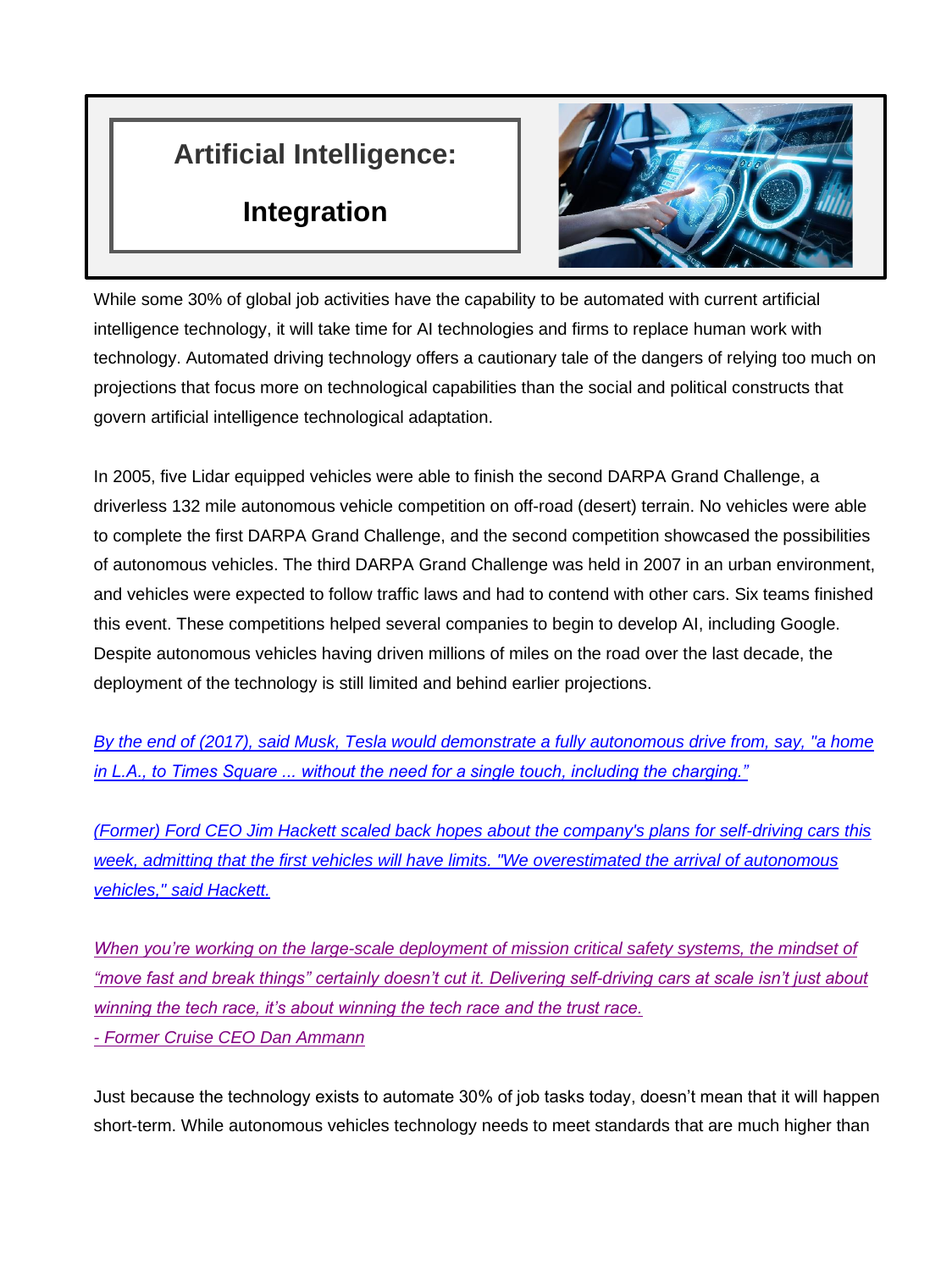the performance of humans, other AI technologies may be held back for similar reasons. Managers of companies who will be tasked to decide what role AI will play in their company may be risk averse, and might not want to rely upon an unproven solution to a problem that doesn't necessarily need to be solved (automating human work).

Even if the technology does work, errors in the AI system will draw more scrutiny than human errors. Labor interests are going to be motivated to scrutinize and criticize these technologies as they directly replace human workers. In short, AI might need to outperform workers in order to be feasible to implement for managers, CEO's and stakeholders. However, the technology will face much less scrutiny in filling job roles that companies today are struggling to fill due to a lack of labor. Undesirable jobs are the best targets for AI companies as the bar will be much lower for implementation.

AI from [a range of industries](https://345.technology/technical/machine-learning-and-ai/integration-how-is-it-connected-to-ai-and-machine-learning/) to get you thinking about what they can do:

- manufacturing: decide at speed whether products are fit for sale, via photo or video analysis.
- customer service: transcribe call center calls with speech to text and perform sentiment analysis.
- finance: monitor transactions at scale to quickly identify unusual or fraudulent behaviour.
- logistics: optimize processes by studying vehicle routes and patterns of delivery.

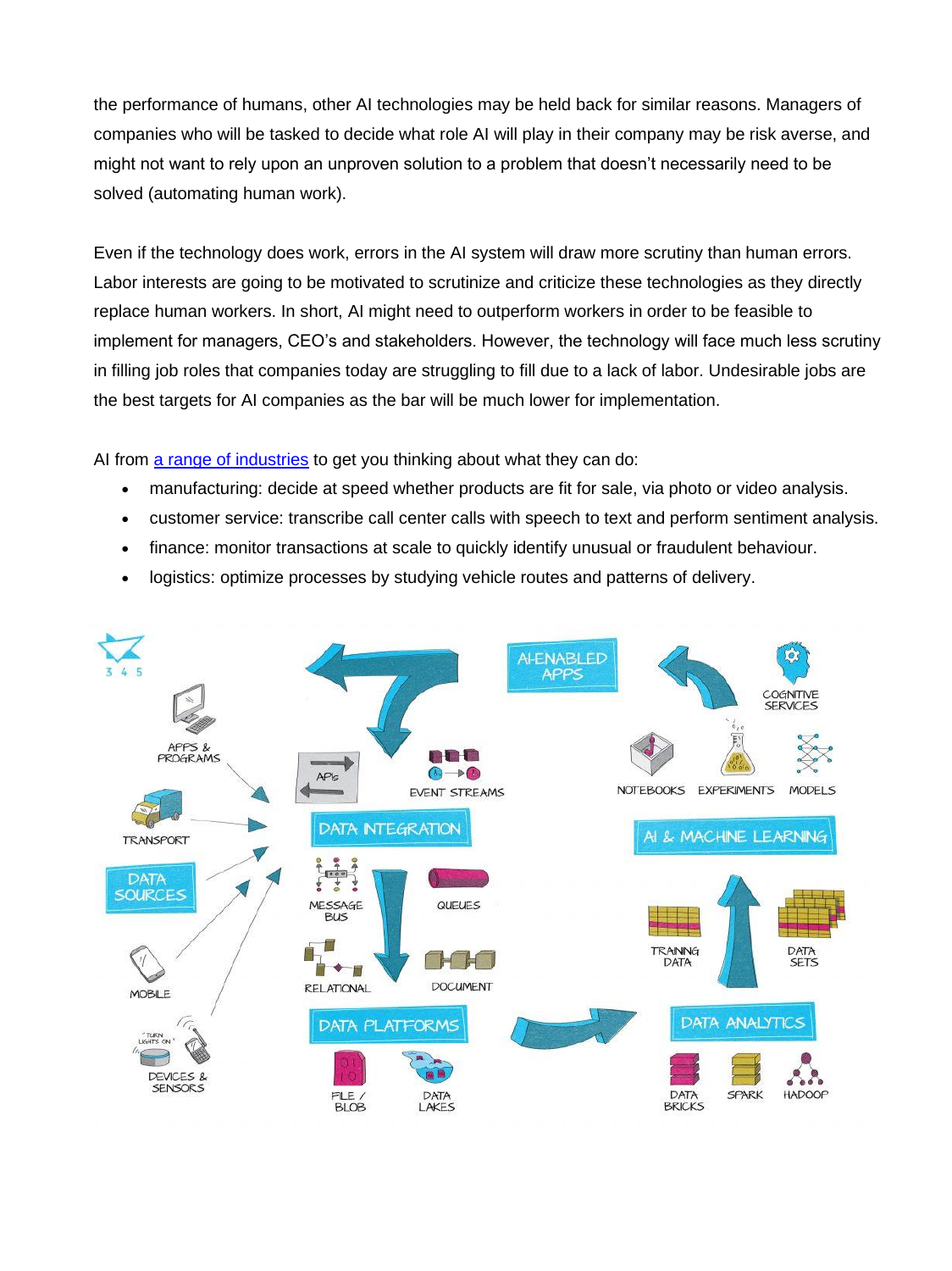# <span id="page-6-0"></span>**Rouge Cardiologist Charged for Development and Sale of Ransomware**



A well established cardiologist taught himself computer programming and then developed an entire ransomware side business – and bragged about his attacks. [Moises Luis Zagala Gonzalez \(Zagala\),](https://thehackernews.com/2022/05/us-charges-venezuelan-doctor-for-using.html) also known as "Nosophoros," "Aesculapius" and "Nebuchadnezzar," was charged with attempted computer intrusions and conspiracy to commit computer intrusions last week. Zagala, a 55-year-old cardiologist who resides in Ciudad Bolivar, Venezuela, has designed multiple ransomware tools malicious software that cybercriminals use to extort money from companies, nonprofits and other institutions, by encrypting those files and then demanding a ransom for the decryption keys. Zagala sold or rented out his software to hackers who used it to attack computer networks. As the mastermind behind the Thanos ransomware, he offered a license to the software for a fee from \$500 to \$800 per month, or alternatively he offered an affiliate deal where he and the hacker shared the revenue that the hacker generated.



*[\(Zagala's\) two preferred nicknames were "Aesculapius," referring to the ancient Greek god of medicine,](https://www.justice.gov/usao-edny/pr/hacker-and-ransomware-designer-charged-use-and-sale-ransomware-and-profit-sharing)  [and "Nosophoros," meaning "disease-bearing" in Greek.](https://www.justice.gov/usao-edny/pr/hacker-and-ransomware-designer-charged-use-and-sale-ransomware-and-profit-sharing)*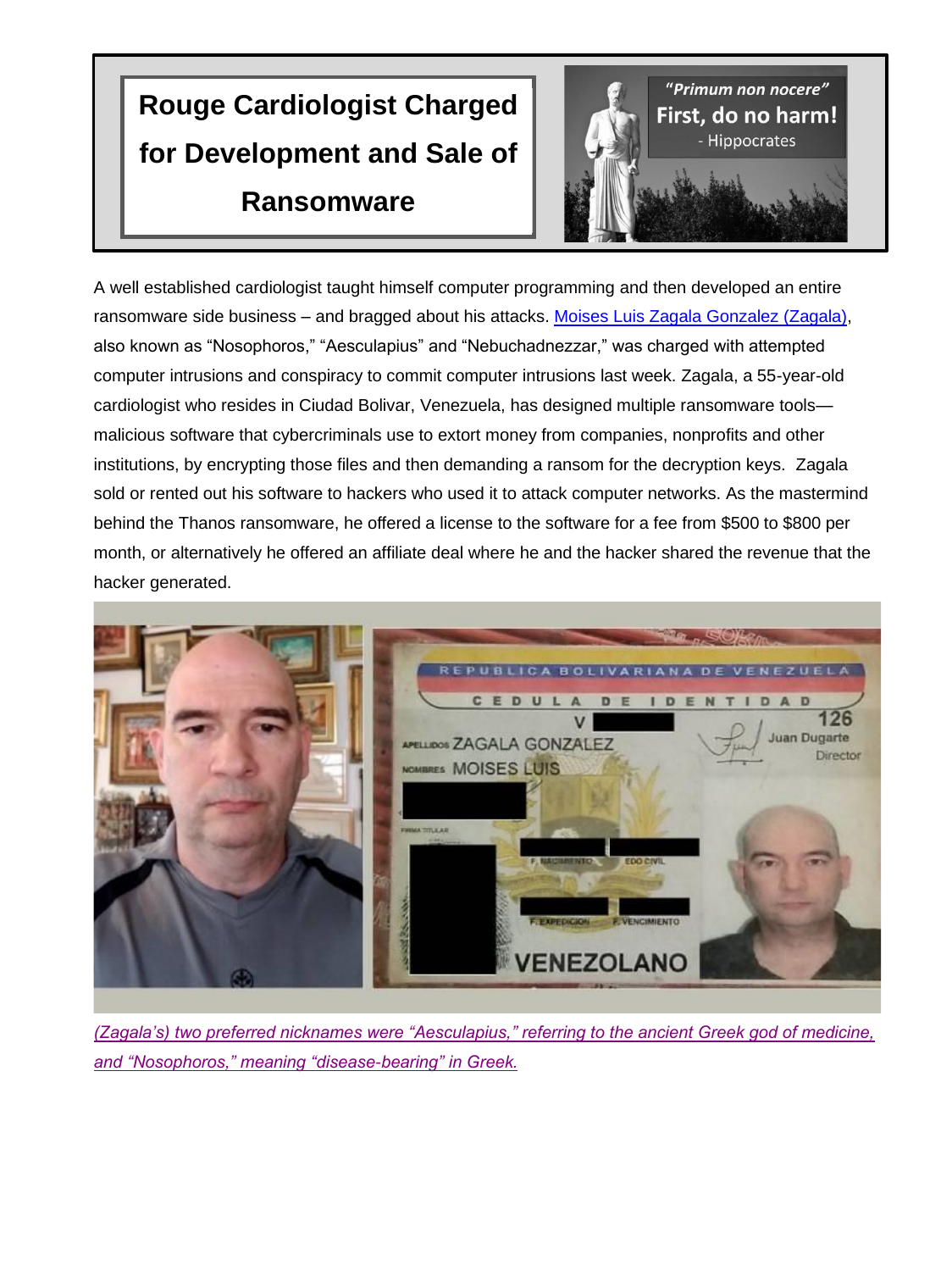One popular method of attack was using LAN's to shutdown the entire LAN, holding it hostage until they were paid. If they hacked a LAN that had cloud or tape backup, they would steal victim information instead of encrypting the victim's files. This underscores the importance of cloud or hardware backups in mitigating cybersecurity risks. Zagala's ransomware builder (called Thanos) came with 43 different possible configurations, allowing for customization to fit individual hackers' needs. The weaponization of security research by Zagala is itself a concerning development, raising questions about how accessible such security research should be to the public.

#### *[Thanos was the first ransomware family to advertise use of the RIPlace technique, demonstrating a real](https://go.recordedfuture.com/hubfs/reports/cta-2020-0610.pdf)  [instance of underground actors weaponizing proofs of concept originating](https://go.recordedfuture.com/hubfs/reports/cta-2020-0610.pdf) from security research.*

| -Compilation Options and Decoder                                                                                                                                                                                                                                                                                                                                                                                                                                                                                                                                                                                                                                                                                    |                                                                                                                                                                                                                                                                                                                             | Recovery Information                                                                                                                                                 |
|---------------------------------------------------------------------------------------------------------------------------------------------------------------------------------------------------------------------------------------------------------------------------------------------------------------------------------------------------------------------------------------------------------------------------------------------------------------------------------------------------------------------------------------------------------------------------------------------------------------------------------------------------------------------------------------------------------------------|-----------------------------------------------------------------------------------------------------------------------------------------------------------------------------------------------------------------------------------------------------------------------------------------------------------------------------|----------------------------------------------------------------------------------------------------------------------------------------------------------------------|
| Create RSA Keys                                                                                                                                                                                                                                                                                                                                                                                                                                                                                                                                                                                                                                                                                                     | <b>E- Keylof Decoder</b><br>Kevid Decoder<br>Obfuscation.<br><b>Create Detryptor</b><br><b>Static Paux</b>                                                                                                                                                                                                                  | Your files were safely cyphered<br>Contact: my-contact-email@protonmail.com                                                                                          |
| -Icon Settings<br>Add loon:<br><b>Line Boys</b><br><b>Balloon</b>                                                                                                                                                                                                                                                                                                                                                                                                                                                                                                                                                                                                                                                   | Wallpaper and Control FTP Settings<br>FT FTP Legger<br>F-1 Wallpaper:                                                                                                                                                                                                                                                       |                                                                                                                                                                      |
| Advanced Options<br>50 Self-Delete Client<br>7 Personnence - Melt<br>$5.1$ Ans VM<br>LAN<br>Mulli-Tirmading<br>Say C. Drive<br><b>SA UAC</b><br><b>C. Rendom Assembly</b><br>- Cessiving Mag<br>Data Stealer<br>ODCH  DIF  WINE  Street                                                                                                                                                                                                                                                                                                                                                                                                                                                                             | - Immortal Process<br><b>I-1 All Defender</b><br><b>C. AMSI Byzanx</b><br><b>I-I Probact Process</b><br><b>Biffass</b><br><b>CLOway</b><br>Disable FAC<br>- Alternate Mode<br><b>LE UAC Bypass</b><br><b>T. Present Dees</b><br><b>LAN Diarec</b><br>Mayer Drives<br>10000000 NE<br>Max, Treat Year.<br>1 May 7th Spe<br>MR | <b>INGEL: Seg</b>                                                                                                                                                    |
| <b>SAT</b> Fast Mode<br>Rozelli<br>10<br>MB<br><b>STI Banda</b><br>Delayed Activation<br>Blanday Statement 14, 2020<br>[1] Enhanced Nonfroations<br>Customize Notifications<br><b>Process Harcher</b><br>Discover Drives                                                                                                                                                                                                                                                                                                                                                                                                                                                                                            | <b>M.</b> Change Extension:<br>locked<br><b>Random Ext</b><br>Drag and Drea<br>Cleri Espieton<br>w<br>September 14, 2020<br><b>Marktag</b><br><b>Native StateArtCloud</b><br>Safe Mode Emirystem<br><b>C. Flex Acosts Permissions</b><br>Compile: [ ] anytals (6) sift<br><b>Shelloske Creator</b><br>Nation Skill:         | [7] HTML Formatted Note<br>HTML Preview<br>Help To Greate The Note<br><b>Call Labor Files</b><br>Recovery Note File Name:<br><b>E-1 x54</b><br>HOW TO DECYPHER FILES |
| <b>Frances Detailence First</b><br><b>JURAN</b><br>Custom Process Killer<br>Extensions To Process:                                                                                                                                                                                                                                                                                                                                                                                                                                                                                                                                                                                                                  |                                                                                                                                                                                                                                                                                                                             | Paths to Encrypt                                                                                                                                                     |
| <b>Inclusions:</b><br>"da","bt","peg","gf","prg","php","cs","cs","cs","bp","htm","htm","xkm","xx","mc4","ppt","doc","doc","doc","aw","bot","hwp","htm","bz2","nkv","enti<br>"head","out","put","edb","art","acodb","edb","adb","end","php","area","opp","pus","aesn","peen","put","pag","aesn","edb","aesn","beat","beat","beat","beat","beat","beat","beat","beat","beat","beat","beat","beat","beat","be<br>"avg","pad","vms","vmdk","vdf","aydi","agiteds","agitedb","java","daas","mpeg","dyv,","tff","beckup","pdf","cen","doom","xlam","dwg","bak","dw","nd","fig","ligb"<br>"ppix","mov","xdw","xdw","ww","xp3","aff","flac","m4a","cov","ag","cov","mdf","ldf","nd","dtw","dtw","dm","hrang","abb?."df","7x |                                                                                                                                                                                                                                                                                                                             | Directones to Encrypt: [Suite]<br><b>LeutoT</b>                                                                                                                      |
| Encrypt Driv One Extension                                                                                                                                                                                                                                                                                                                                                                                                                                                                                                                                                                                                                                                                                          |                                                                                                                                                                                                                                                                                                                             | <b>DEnoyot All Files</b>                                                                                                                                             |
| Exclusions                                                                                                                                                                                                                                                                                                                                                                                                                                                                                                                                                                                                                                                                                                          |                                                                                                                                                                                                                                                                                                                             | <b>Clear Ab</b><br>City One Directory                                                                                                                                |

If convicted, Zagala faces [up to five years' imprisonment](https://thehackernews.com/2022/05/us-charges-venezuelan-doctor-for-using.html) for attempted computer intrusion, and five years' imprisonment for conspiracy to commit computer intrusions. "The multi-tasking doctor treated patients, created and [named](https://en.wikipedia.org/wiki/Thanatos) his cyber tool after death, profited from a global ransomware ecosystem in which he sold the tools for conducting ransomware attacks, trained the attackers about how to extort victims, and then boasted about successful attacks, including by malicious actors associated with the government of Iran," U.S. attorney Breon Peace [said](https://www.justice.gov/usao-edny/pr/hacker-and-ransomware-designer-charged-use-and-sale-ransomware-and-profit-sharing)[.](https://go.thn.li/backup-jira)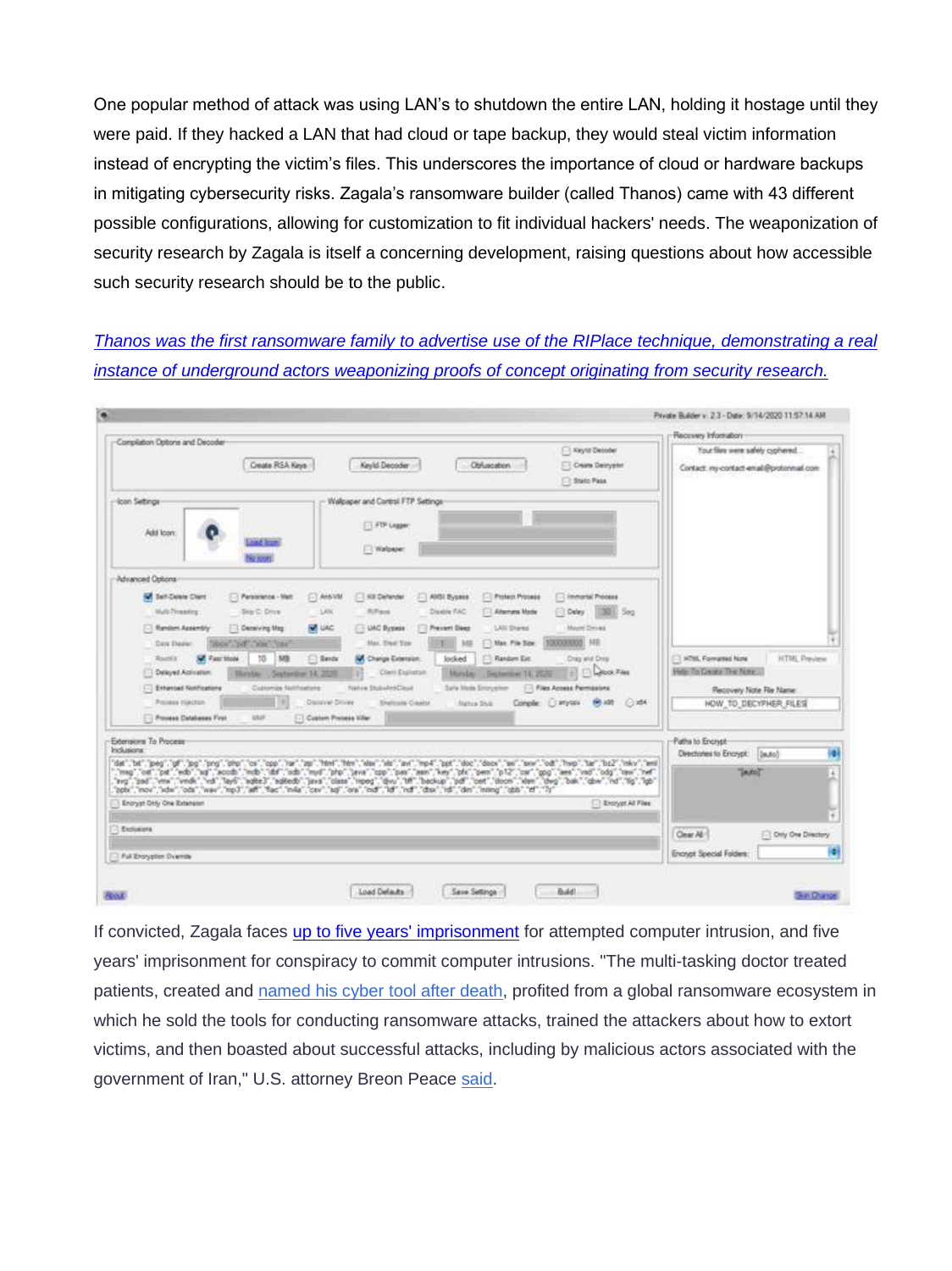

# **Upcoming Conferences**

<span id="page-8-0"></span>

| June 6-9            | RSA Conference, San Francisco & Virtual                      |
|---------------------|--------------------------------------------------------------|
| <b>June 7-10</b>    | Women in Tech Global Conference 2022, TBA & Virtual          |
| June 12-16          | Cisco Live, Vegas                                            |
| June 14-16          | <b>Digital Enterprise Show, Malaga</b>                       |
| June 15             | <b>Cloud Security Summit, Virtual</b>                        |
| <b>June 21-22</b>   | <b>Gartner Security &amp; Risk Management Summit, Sydney</b> |
| <b>June 21-22</b>   | <b>Gartner Digital Workplace Summit, San Diego</b>           |
| June 29- July1      | <b>Mobile World Congress, Shanghai</b>                       |
| July 13             | <b>FutureCon St. Louis, Hybrid</b>                           |
| <b>July 19-20</b>   | <b>Cyber Solutions Summit &amp; Expo, Virtual</b>            |
| <b>July 25-27</b>   | <b>Gartner Security &amp; Risk Management Summit, Tokyo</b>  |
| August 2-4          | <b>Flash Memory Summit, Santa Clara</b>                      |
| August 6-11         | <b>Black Hat USA, Vegas</b>                                  |
| <b>August 11-14</b> | DEF CON 30, Vegas                                            |
| <b>August 27-28</b> | <b>Blue Team Con, Chicago</b>                                |
| September 8         | <b>FutureCon, Des Moines</b>                                 |
| September 12-14     | <b>Gartner Security &amp; Risk Management Summit, London</b> |
| September 13-14     | <b>CISO Forum, Virtual</b>                                   |